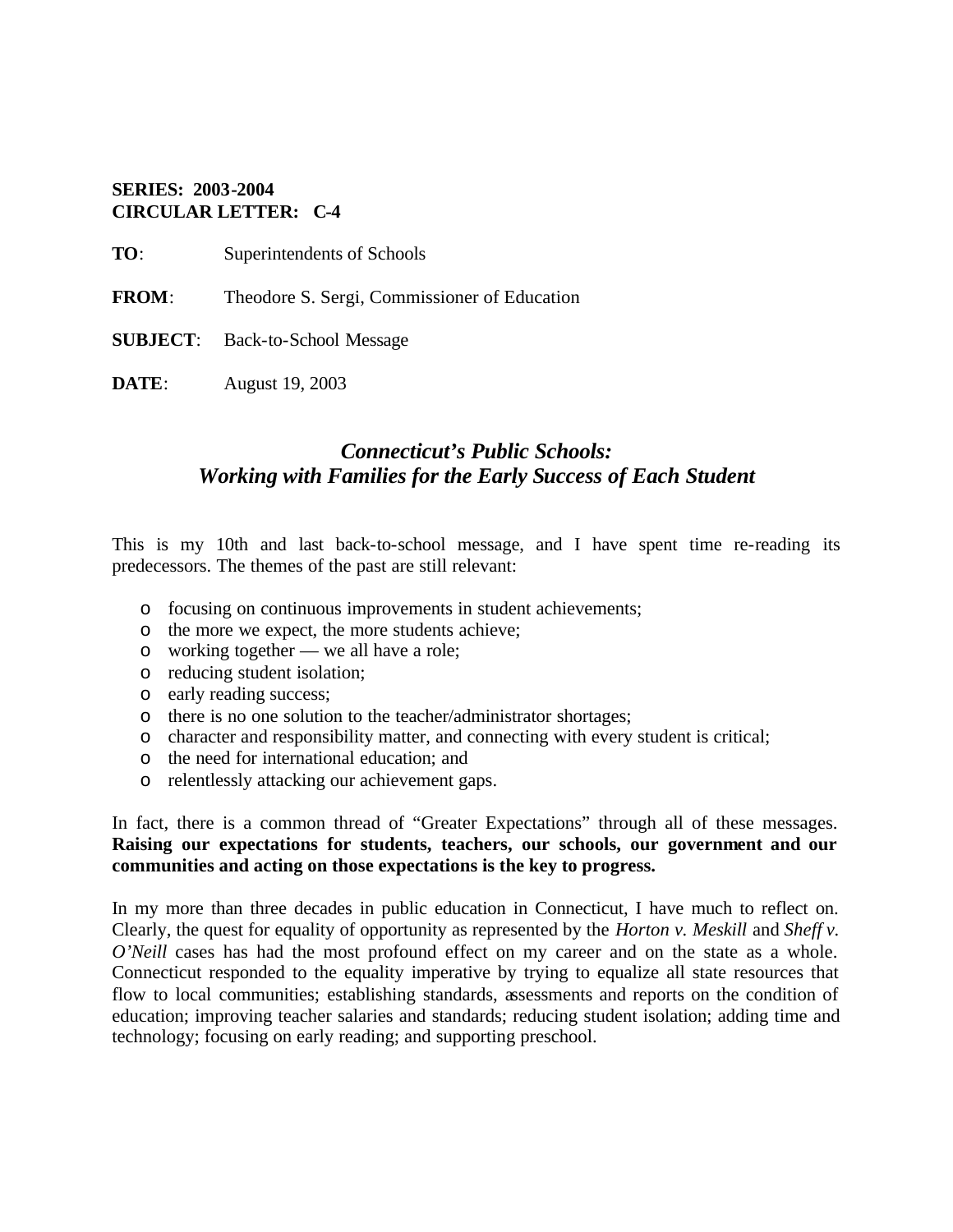Certainly the challenges of the federal No Child Left Behind Act (NCLB) will have a major influence on the next decade. I hope we in Connecticut will find the silver lining in this law, and see the opportunities that it presents for helping more students. The only thing we should fear is the paralysis of the status quo and our own pride.

There are two issues that I am convinced need much more attention from all of us and from our elected leaders: **early school success** — **particularly universal access to preschool — and the role of parents and family as a child's first and most important teachers.** 

## **Preschool**

Yes, we have made good progress in providing preschool in Connecticut to our neediest 3- and 4-year-olds, but we are only one-third to one-half the way to the goal of universal access, based on family and community ability to pay. The State Board of Education has adopted a goal of reaching universal access in the next 10 years. Connecticut's state-funded preschool and federally funded Head Start must continue to work together, focusing on a quality program with health and other services and parent training. The statewide need for facilities and well-trained staff members will continue to limit our ability to reach the goal, but Connecticut's model of multiple providers, multiple funding sources, local readiness councils and an accreditation requirement has proven successful.

When you add to quality, universal preschool the opportunities for birth-to-three experiences, full-day kindergarten, family resource centers at elementary schools and the relentless pursuit of every child being a confident reader by age 6, the probability of early and lasting success in school is dramatically increased. All the scientific evidence of brain development and human growth tell us that dollars invested early pay huge dividends and reduce the possibility of the costs of early grade retention, special education, drug and alcohol abuse, prison, teen pregnancy, mental health problems, etc.

The real point here is that we cannot afford not to make annual progress toward universal preschool and early school success. These goals are educationally, morally and economically sound public policy.

## **Parents and Families**

For years we have heard the words that parents and families are every child's first teacher. Unfortunately, our actions have never matched that belief. Schools have generally left parents and families out of the teaching and learning process.

When we consider the family's early influences, the daily opportunities, and the total hours of contact, schools must find more regular ways to engage parents and other family members in specific student learning that matches the curriculum. Family reinforcement of school learning is essential; without it, we are not developing our youth to their full potential.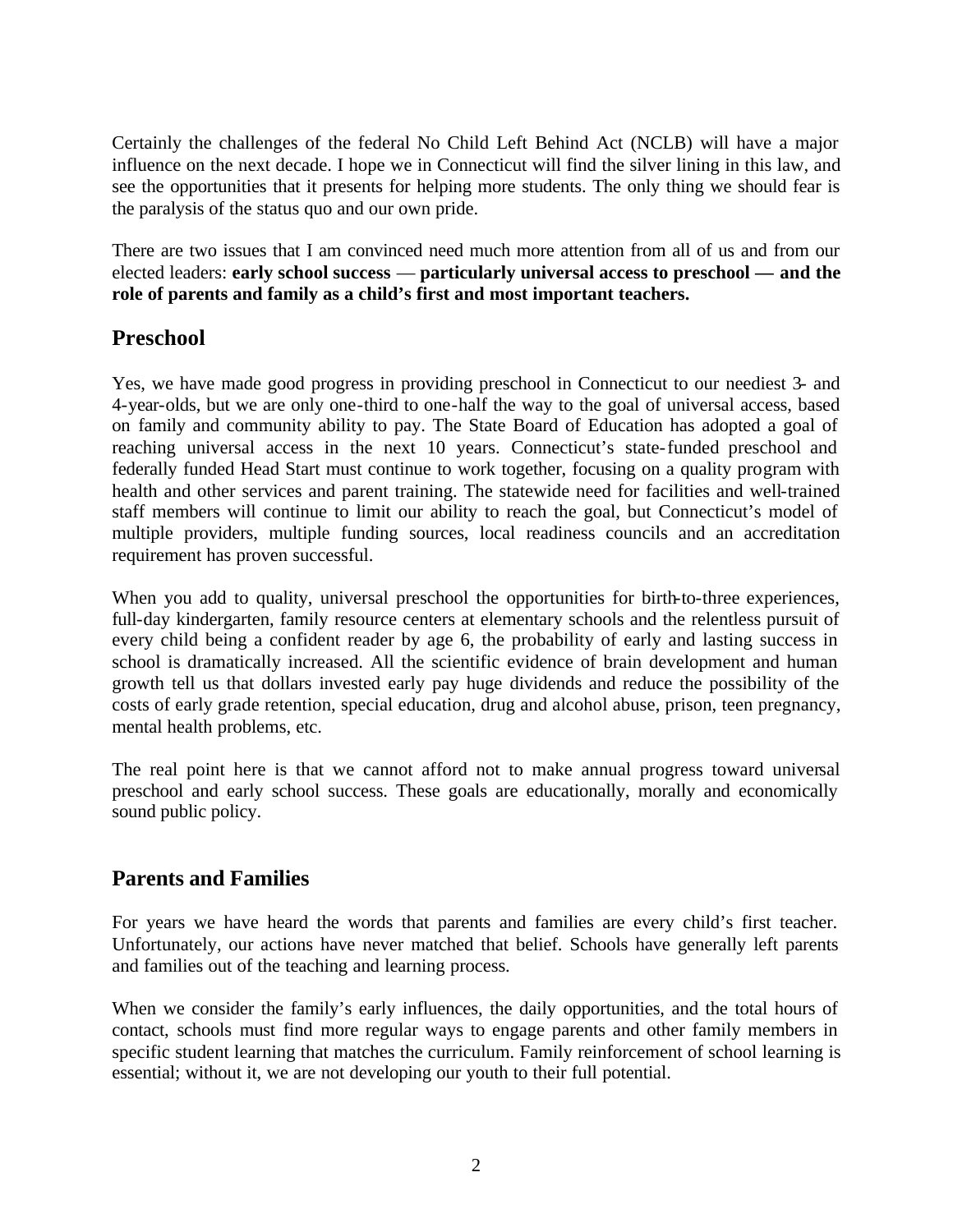Regular (weekly) communication and contact between school and family — by phone, e-mail, meeting, classroom visit, etc. — is critical. Young people need to know that their parents and teachers know each other and talk regularly about their progress and needs. Perhaps it is time to consider expanding adult education programs in communities to include school/family engagement around student learning and well-being. Schools should not and will not replace families, but they can become better partners.

I think we have underestimated the family's capacity to assist in teaching and learning, and we in schools have been shortsighted about believing that student learning is our job alone. We must raise our expectations about the ability of every family, regardless of educational le vel or socioeconomic status, to help. Every adult and older sibling in a family has something to offer a child — our job is to identify specific tasks and materials for families to use. The more we expect from families, the more they will contribute, and the more students will achieve. Please don't forget that achievement includes good character and personal responsibility. Family life presents many real, daily opportunities to understand and fulfill one's duty to others.

-----------------------------------------------------------------------------------------------------------

Let me take this opportunity to thank you for the privilege of serving as Connecticut's Commissioner of Education. I have loved working with Connecticut's schools, educators, students and families, and I believe students today are better off because of everyone's collective efforts. I leave this position with conflicting emotions: a strong sense of accomplishment and satisfaction matched by an impatient awareness of all that remains to be done.

The fight for greater equality of education will always continue, but today's young people are more capable than we were at their age, and the future is brighter than we think.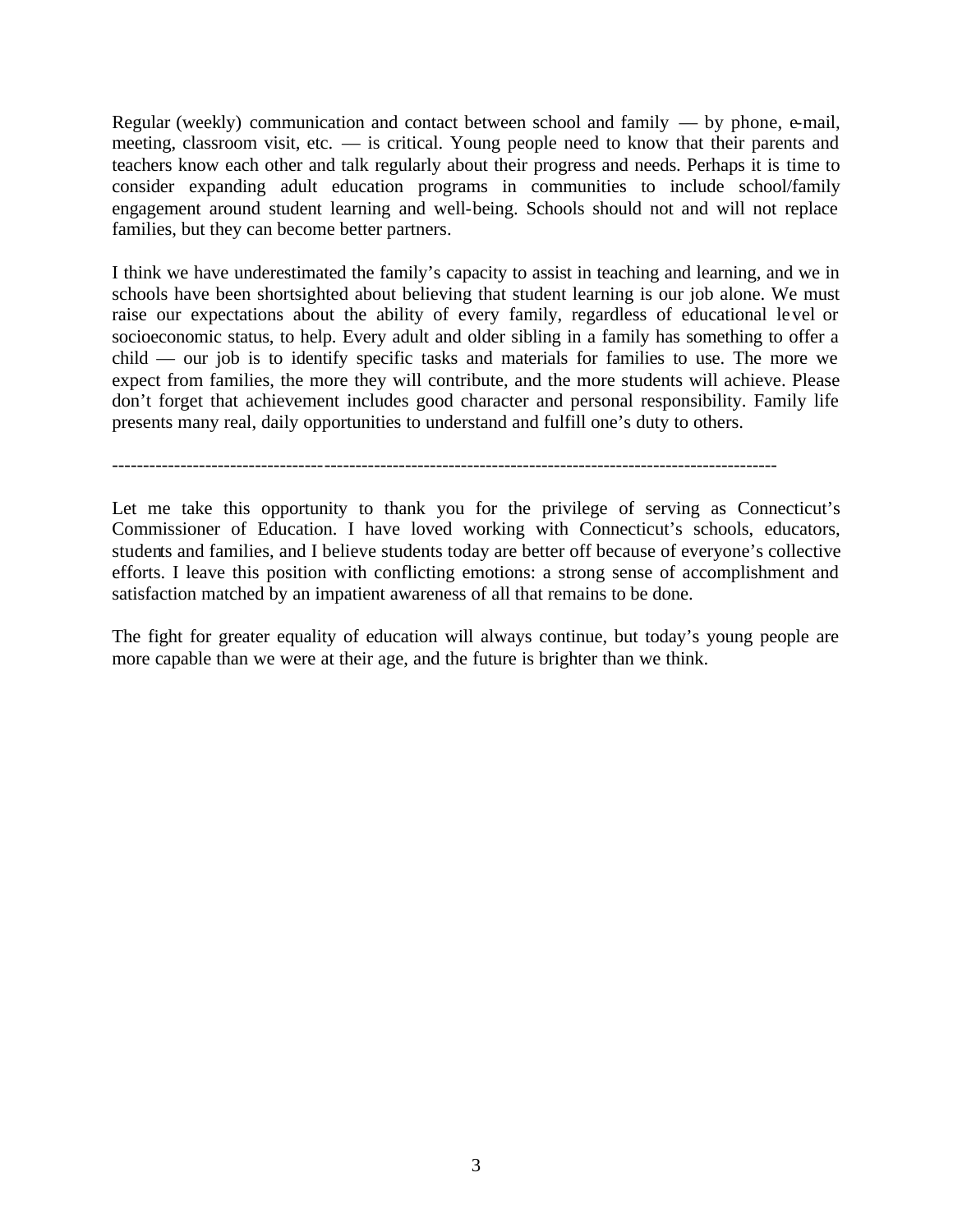# **NO CHILD LEFT BEHIND: CHALLENGE, CHANGE, REWARDS**

Theodore S. Sergi Commissioner of Education

The implementation of the new federal law No Child Left Behind (NCLB) brings all Connecticut educators face-to-face with their reasons for becoming a teacher. While the debate and tension will continue over the issue of federal vs. state and local rights to prescribe education policy and practice, the families and children of our state are anxious for us to improve our system of public education, and the prosperity of our future depends on it.

The NCLB Act requires each state to identify schools and districts "in need of improvement" every year — based on making "adequate yearly progress" on state exams toward the goal of 100 percent of students scoring at the proficient level on the state tests by 2013-14. Schools and districts are evaluated by the overall achievement of their students, as well as the achievement of the subgroups of poor and minority students, students with disabilities and English language learners.

The initial implementation of NCLB could yield as many as 25 percent (or 250) of Connecticut schools "in need of improvement" for 2004-05; as many as one-half of our school districts and the state as a whole "in need of improvement;" and an increasing number of schools and districts each year.

If we are willing to accept the past as a predictor of the future, then labeling schools and districts as "in need of improvement" should result in three things:

- o they will reexamine and improve their curriculum and teaching;
- o we will reallocate and add resources to these schools with the greatest needs; and
- o most important, statewide more students will achieve at a higher level.

## *We All Need Improvement*

Every student, every teacher, every school, every district **and each of us is "in need of improvement,"** and that should be the spirit with which we embrace the term and acknowledge our greatest needs in public education. We know we have not been as successful as we can be with every student, and particularly our students from families below the poverty level, families whose home language is other than English and students who are black and Hispanic.

Connecticut's schools have a right to expect support and understanding from our citizens and the media as we go through this process. Publicly identifying schools as "in need of improvement" leaves educators, students and parents vulnerable to the label of "failing." This term is both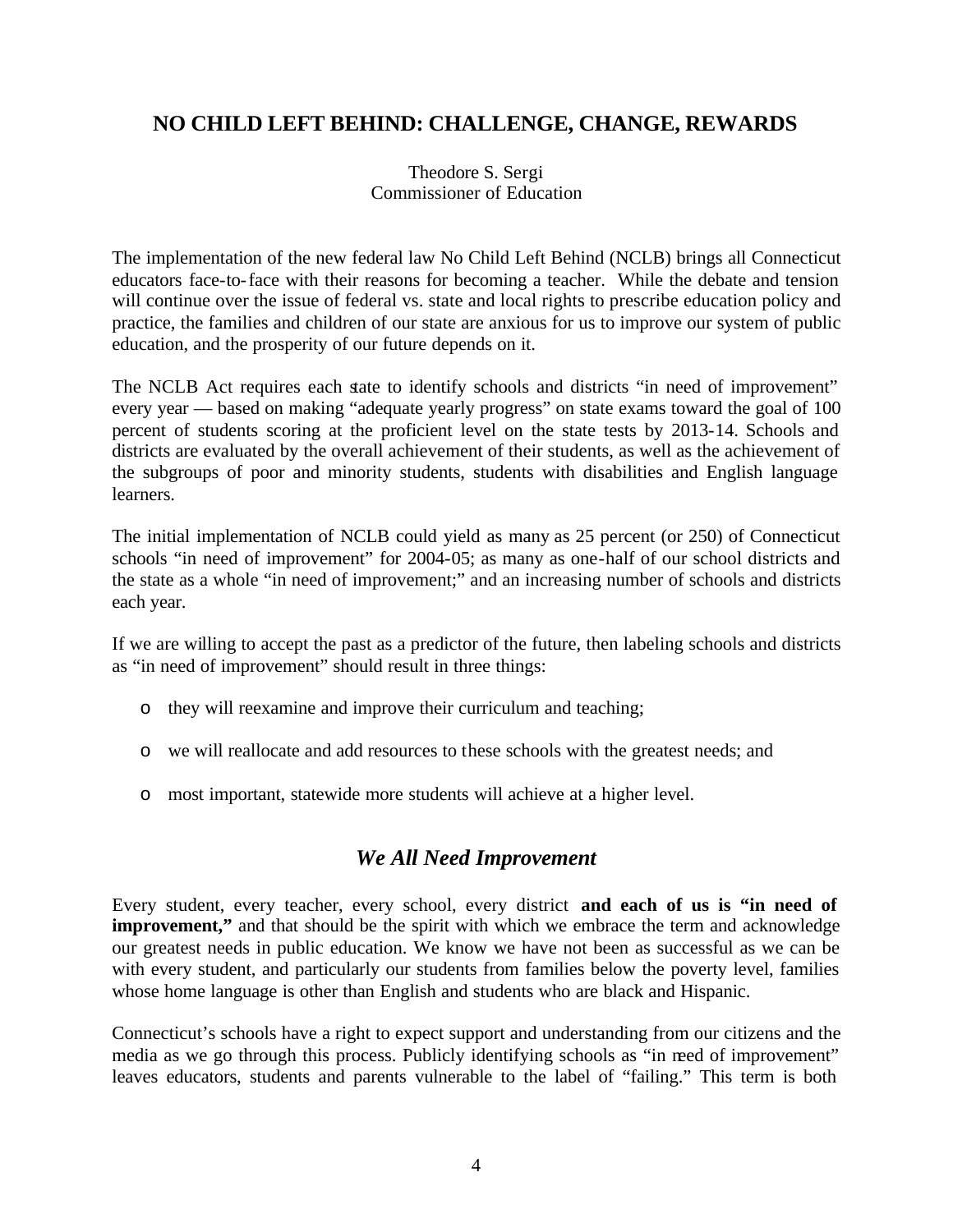unfair and inaccurate, and it will not motivate schools to improve. Schools will embrace change more if they have the support of community and business leaders, parents and families.

The term "failure" should be reserved for those who accept failure and the status quo; for those who declare victory — when there is none; for those who do not expect all students to achieve; and for those who say we can only improve with more resources. Of course, I believe we need more federal, state, local and private resources to help our public schools reach every child. But, to demand more resources without simultaneously admitting the need to change and the need to reallocate resources is not responsible.

### **'Needing Improvement' is an Opportunity**

The designation of "in need of improvement" must be seen as an opportunity to improve and to receive additional help and resources. In Connecticut, since 1984 it has been understood that to be labeled a "priority school district" reflects true and relative need and results in added state funds targeted at student achievement.

Every school and district we have identified as a "priority" or "needing improvement" or the "lowest achieving" has also been one with a high poverty rate. These are clearly those with the toughest job. No one can deny the stark differences between the two Connecticuts — one very privileged and the other very, very poor. Neither can anyone deny that there are some schools with high poverty which break the mold and have their students achieving at high levels. These "vanguard" schools have high expectations and act on those expectations. Implementing NCLB should help export this success to many other schools.

## **Change is Critical**

We must not accept low educational achievement for any number of years — without consequences. The word "consequences" to me means **we owe it to the children in these schools to change a structure of instruction that is not working.** We must implement changes driven by what each student needs to achieve the essential skills for further success.

There are provisions of NCLB that should be changed, and I am optimistic that the Congress and the President will see the wisdom of such changes. At the same time, as we get more accustomed to being "in need of improvement," many of us will continue to advocate for more resources, for greater expectations, for improved instruction, for continuous improvement in all student achievements — including good character and personal responsibility — and for closing Connecticut's achievement gaps.

Every school in Connecticut can do better. They will — if we expect them to, if we help them to change, and if we act first in the interests of the students.